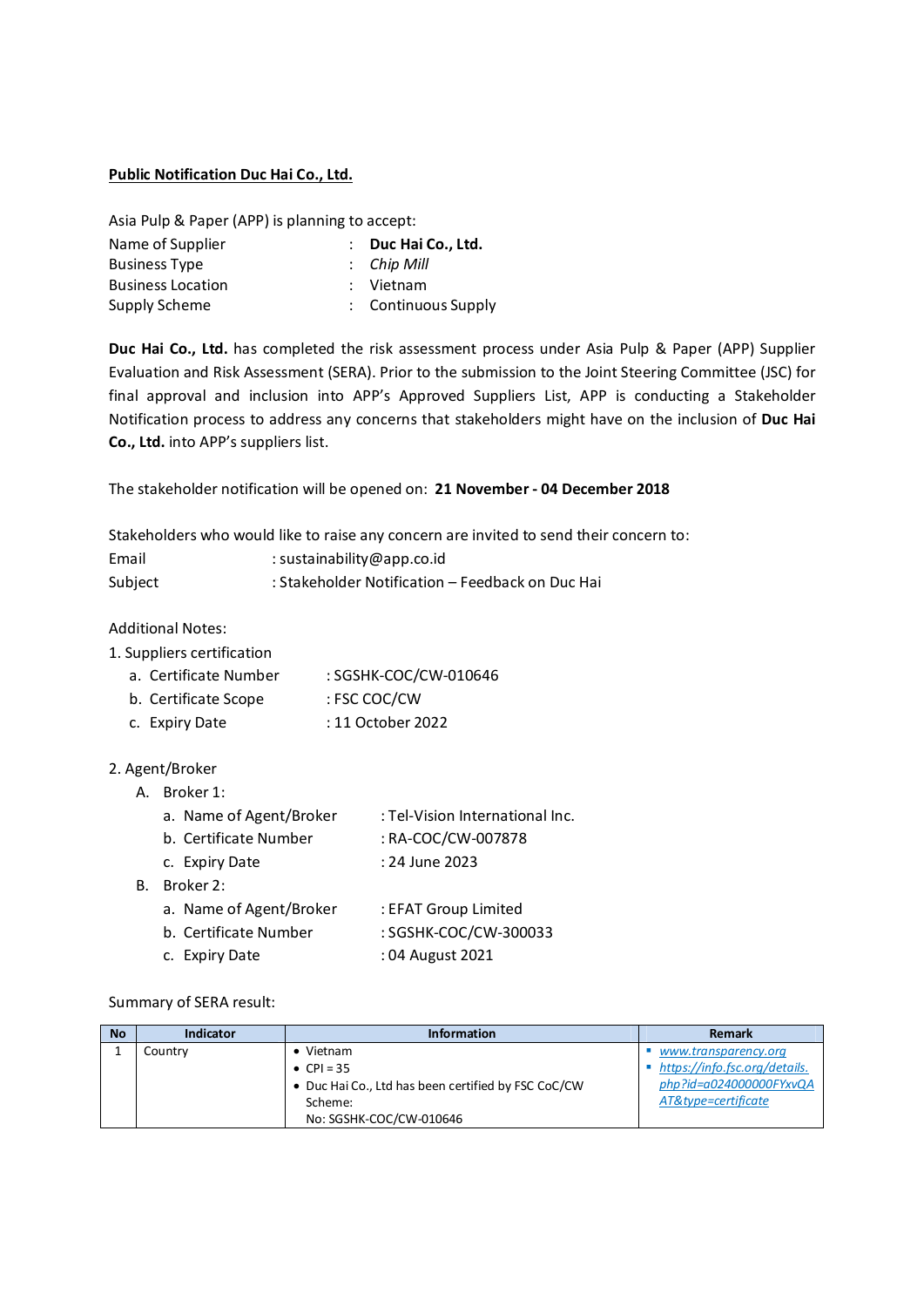| <b>No</b> | Indicator               | <b>Information</b>                                                                                                          | Remark                                       |
|-----------|-------------------------|-----------------------------------------------------------------------------------------------------------------------------|----------------------------------------------|
|           |                         | Issued by: SGS Hong Kong Limited System & Services                                                                          |                                              |
|           |                         | Certification.                                                                                                              |                                              |
|           |                         | Validity: 12 October 2017 - 11 October 2022                                                                                 |                                              |
| 2         | <b>Tree Species</b>     | Acacia hybrid, A. mangium, and Eucalyptus camaldulensis.                                                                    |                                              |
|           |                         |                                                                                                                             |                                              |
| 3         | Third Party Certificate | No. Certificate: SGSHK-COC/CW-010646                                                                                        | https://info.fsc.org/details.php             |
|           |                         | Validity: 12 October 2017 - 11 October 2022                                                                                 | ?id=a024000000BPAHzAAP&ty                    |
|           |                         | Issued by: SGS Hong Kong Limited System & Services                                                                          | pe=certificate                               |
|           |                         | Certification.                                                                                                              |                                              |
| 4         | CoC System              | Covered in FSC CoC/CW Certificate.                                                                                          | https://info.fsc.org/details.ph              |
|           |                         | No. Certificate: SGSHK-COC/CW-010646                                                                                        | p?id=a024000000BPAHzAAP&                     |
|           |                         | Validity: 12 October 2017 - 11 October 2022                                                                                 | type=certificate                             |
|           |                         | Issued by: SGS Hong Kong Limited System & Services                                                                          |                                              |
|           |                         | Certification.                                                                                                              |                                              |
| 5         | Legality compliance on  | APP purchase wood chip from chip mill that sources logs                                                                     | Duc Hai Co., Ltd is certified                |
|           | forest management and   | from smallholder plantation/household/integrated                                                                            | mill (FSC), because of that the              |
|           | forest product          | plantation.                                                                                                                 | chip mill require legal wood.                |
|           | harvesting.             |                                                                                                                             |                                              |
|           |                         | Log suppliers of Duc Hai Co. Ltd. is household/smallholder.                                                                 | https://info.fsc.org/details.ph              |
|           |                         | The sample documents of legality are: (1) Land Use Right<br>Certificate, (2) Inspection of forest product, (3) Registration | p?id=a024000000BPAHzAAP&<br>type=certificate |
|           |                         | table.                                                                                                                      |                                              |
|           |                         |                                                                                                                             |                                              |
| 6         | HCV/HCS Protection      | Duc Hai log supplier is household/smallholder2<br>٠                                                                         |                                              |
|           |                         | Smallholder's management activities are generally low<br>٠                                                                  |                                              |
|           |                         | impact; site preparation, planting, weed control,                                                                           |                                              |
|           |                         | harvesting and transport to the roadside are                                                                                |                                              |
|           |                         | predominantly by manual labor with simple tools and<br>usually plantations are weeded manually.                             |                                              |
|           |                         | Most plantation owners follow the manual for Low<br>٠                                                                       |                                              |
|           |                         | Impact harvesting' and 'thus the threat to water flow                                                                       |                                              |
|           |                         | and sedimentation linked to local community use is                                                                          |                                              |
|           |                         | mitigated'.                                                                                                                 |                                              |
|           |                         | There is no evidence to suggest that material from Acacia                                                                   |                                              |
|           |                         | plantations is originating from any of these HCV areas.                                                                     |                                              |
|           |                         | The main threats to HCVs in natural forests are from<br>٠                                                                   |                                              |
|           |                         | illegal activities.                                                                                                         |                                              |
| 7         | Protected species       | Duc Hai log supplier is household/smallholder.<br>٠                                                                         | Based on FSC-CNRA-VN-V1-0                    |
|           |                         | Most of the production plantations in Vietnam are only<br>٠                                                                 | EN 2017-07-25                                |
|           |                         | planted with commercial species such as acacia,                                                                             |                                              |
|           |                         | eucalyptus, or pine; these commercial species are not                                                                       |                                              |
|           |                         | listed as protected species under Decree No. 32 of<br>Government.                                                           |                                              |
|           |                         |                                                                                                                             |                                              |
| 8         | Traditional and Civil   | There is no violence on traditional and civil rights because                                                                | Based on FSC-CNRA-VN-V1-0                    |
|           | Rights.                 | the issues of violence on civil rights are usually appear                                                                   | EN 2017-07-25                                |
|           |                         | against forest company.                                                                                                     |                                              |
| 9         | ILO Convention          | Covered in FSC CoC/CW Certificate.                                                                                          | https://info.fsc.org/details.ph              |
|           |                         | No. Certificate: SGSHK-COC/CW-010646                                                                                        | p?id=a024000000BPAHzAAP&                     |
|           |                         | Validity: 12 October 2017 - 11 October 2022                                                                                 | type=certificate                             |
|           |                         | Issued by: SGS Hong Kong Limited System & Services                                                                          |                                              |
|           |                         | Certification.                                                                                                              |                                              |